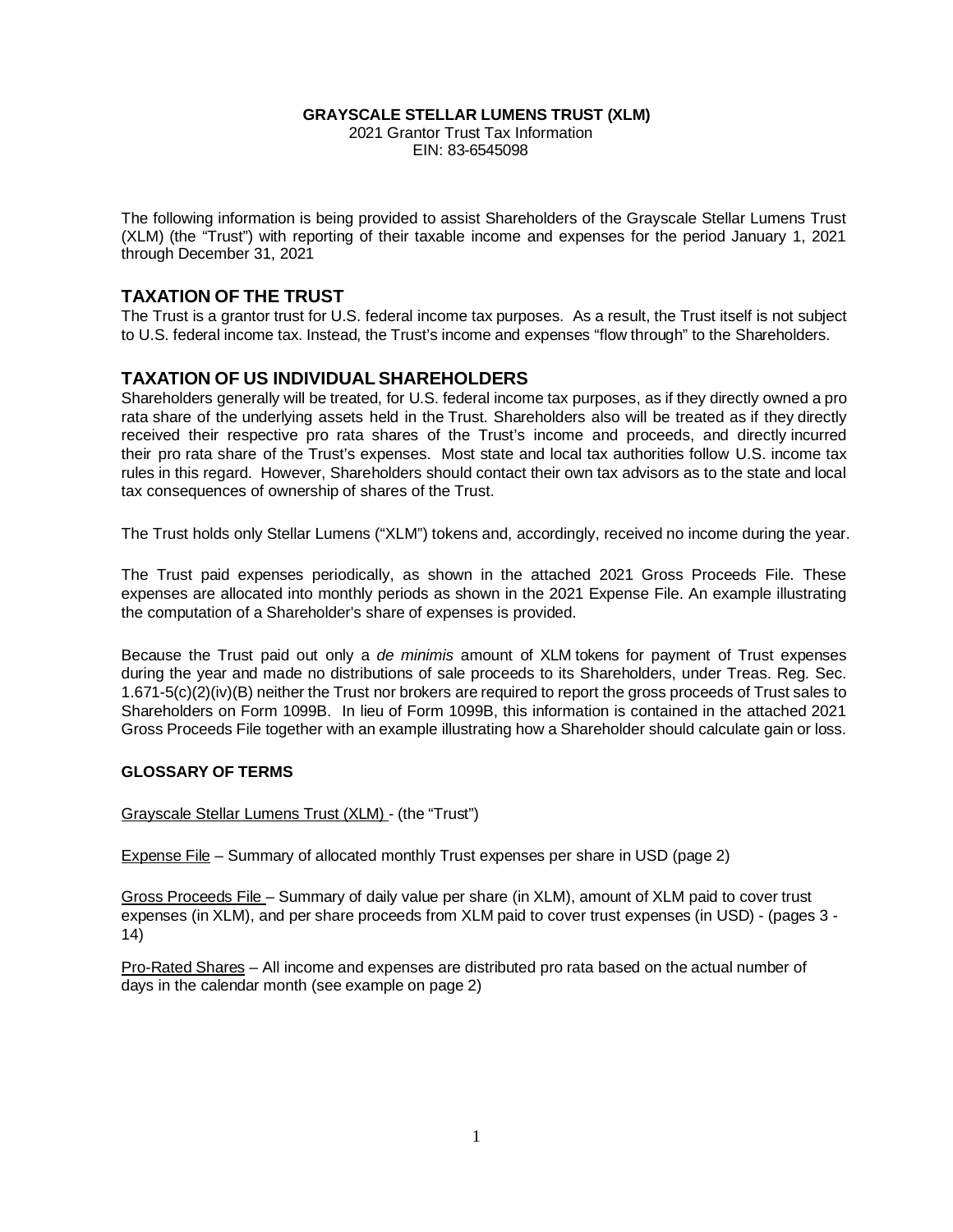# **GRAYSCALE STELLAR LUMENS TRUST (XLM) 2021 EXPENSE FILE**

| <b>Date</b>           | <b>Expenses Per Share (USD)</b> | <b>Amount of XLM Per Share</b> |
|-----------------------|---------------------------------|--------------------------------|
|                       |                                 |                                |
| <b>January</b>        | 0.0455057                       | 0.1514550                      |
| <b>February</b>       | 0.0683467                       | 0.1689401                      |
| <b>March</b>          | 0.0767017                       | 0.1949484                      |
| April                 | 0.1022245                       | 0.1928270                      |
| May                   | 0.0782401                       | 0.1996551                      |
| June                  | 0.0518746                       | 0.1858059                      |
| July                  | 0.0564010                       | 0.1986224                      |
| <b>August</b>         | 0.0688727                       | 0.1981726                      |
| <b>September</b>      | 0.0518849                       | 0.1868239                      |
| <b>October</b>        | 0.0730907                       | 0.1976755                      |
| <b>November</b>       | 0.0651397                       | 0.1908996                      |
| <b>December</b>       | 0.0511341                       | 0.1968513                      |
| <b>Total for year</b> | 0.7894164                       | 2.2626768                      |

#### **Summary of Expenses by Month (Details on pages 3-14)**

#### **How to Calculate the Shareholder's Investment Expenses**

Identify in the table above the months (full and partial) in which the Shareholder held shares in the Trust. The amount in the column labeled "Expenses Per Share," represents the amount of investment expense paid per share for a full month. For any month in which the shares were not held on each day in such month, the expenses should be pro-rated based on the number of days held (see attached details for each month pages 3-14).

### **Example illustrating calculation of a Shareholder's 2021 Grayscale Stellar Lumens Trust (XLM) Expenses**

Assume that a Shareholder purchased 20,000 shares on February 15, 2021 and sold them on September 15, 2021. For the month of February, Shareholder's expenses are \$0.0683467 (See Summary Table above – February Factor) x (13/28) = \$0.0317324 per share. For the months of March through August, the expenses per share are as shown in the summary table above. For the month of September, Shareholder's expenses are \$0.0518849 (See Summary Table above – September Factor) x (15/30) = \$0.0259425. The total expenses for Shareholder are therefore \$0.4919894 per share (sum of all factors from February 15th through September 15th) multiplied by the number of shares held (20,000), or \$9,839.79.

| Total Expenses per Share                          | \$ 0.4919894 |
|---------------------------------------------------|--------------|
| <b>Total Shares</b>                               | 20,000       |
| <b>Total Expense</b>                              | 9.839.79     |
| (Please consult your tax advisor as to reporting) |              |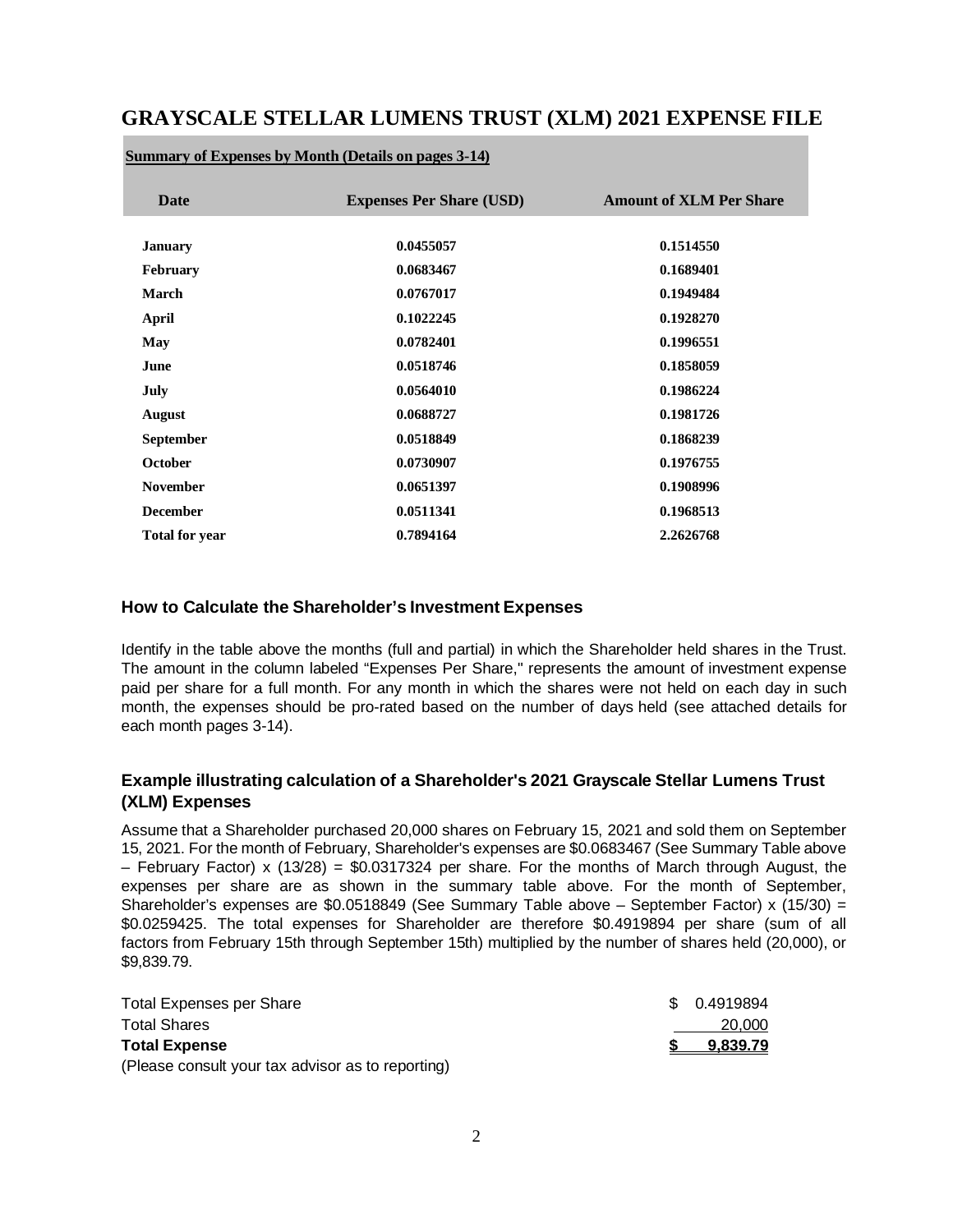| <b>XLM Per Share</b> | <b>Trust Expenses</b><br>Per Share (in XLM) | <b>Expenses</b><br>(in USD) |
|----------------------|---------------------------------------------|-----------------------------|
| 94.9470241           |                                             |                             |
| 94.9405209           |                                             |                             |
| 94.9340181           |                                             |                             |
| 94.9275158           |                                             |                             |
| 94.9210139           |                                             |                             |
| 94.9145125           |                                             |                             |
| 94.9080115           |                                             |                             |
| 94.9015109           |                                             |                             |
| 94.8950108           |                                             |                             |
| 94.8885112           |                                             |                             |
| 94.8820119           |                                             |                             |
| 94.8755132           |                                             |                             |
| 94.8690149           |                                             |                             |
| 94.8625170           |                                             |                             |
| 94.8560195           |                                             |                             |
| 94.8495226           |                                             |                             |
| 94.8430260           |                                             |                             |
| 94.8365299           |                                             |                             |
| 94.8300343           |                                             |                             |
| 94.8235391           |                                             |                             |
| 94.8170443           |                                             |                             |
| 94.8105500           |                                             |                             |
| 94.8040561           |                                             |                             |
| 94.7975627           |                                             |                             |
| 94.7910697           |                                             |                             |
| 94.7845772           |                                             |                             |
| 94.7780851           |                                             |                             |
| 94.7715934           |                                             |                             |
| 94.7651022           |                                             |                             |
| 94.7586114           |                                             |                             |
| 94.7521211           | 0.1514550                                   | 0.0455057                   |
|                      |                                             |                             |

**Number of XLM Used to Cover Trust Expenses Per Share (in XLM)**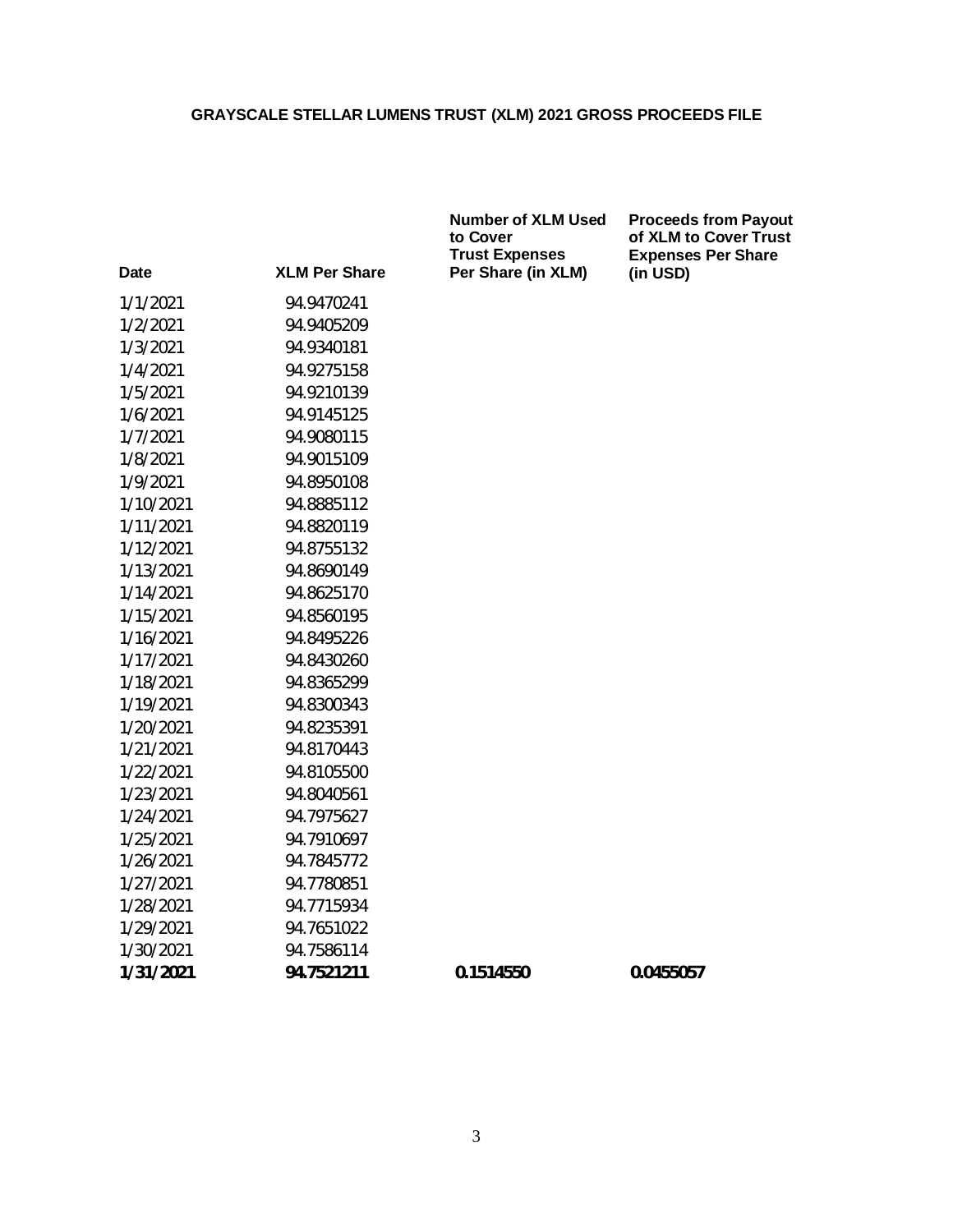| Date      | <b>XLM Per Share</b> | <b>Number of XLM Used</b><br>to Cover<br><b>Trust Expenses</b><br>Per Share (in XLM) | <b>Proceeds from Payout</b><br>of XLM to Cover Trust<br><b>Expenses Per Share</b><br>(in USD) |
|-----------|----------------------|--------------------------------------------------------------------------------------|-----------------------------------------------------------------------------------------------|
| 2/1/2021  | 94.7456313           |                                                                                      |                                                                                               |
| 2/2/2021  | 94.7391418           |                                                                                      |                                                                                               |
| 2/3/2021  | 94.7326528           |                                                                                      |                                                                                               |
| 2/4/2021  | 94.7261643           |                                                                                      |                                                                                               |
| 2/5/2021  | 94.7196762           |                                                                                      |                                                                                               |
| 2/6/2021  | 94.7131886           |                                                                                      |                                                                                               |
| 2/7/2021  | 94.7067014           |                                                                                      |                                                                                               |
| 2/8/2021  | 94.7002146           |                                                                                      |                                                                                               |
|           |                      |                                                                                      |                                                                                               |
| 2/9/2021  | 94.6937283           |                                                                                      |                                                                                               |
| 2/10/2021 | 94.6872424           |                                                                                      |                                                                                               |
| 2/11/2021 | 94.6807570           |                                                                                      |                                                                                               |
| 2/12/2021 | 94.6742720           |                                                                                      |                                                                                               |
| 2/13/2021 | 94.6677875           |                                                                                      |                                                                                               |
| 2/14/2021 | 94.6613034           |                                                                                      |                                                                                               |
| 2/15/2021 | 94.6548197           |                                                                                      |                                                                                               |
| 2/16/2021 | 94.6483365           |                                                                                      |                                                                                               |
| 2/17/2021 | 94.6418537           |                                                                                      |                                                                                               |
| 2/18/2021 | 94.6353714           |                                                                                      |                                                                                               |
| 2/19/2021 | 94.6288896           |                                                                                      |                                                                                               |
| 2/20/2021 | 94.6224081           |                                                                                      |                                                                                               |
| 2/21/2021 | 94.6159271           |                                                                                      |                                                                                               |
| 2/22/2021 | 94.6094466           |                                                                                      |                                                                                               |
| 2/23/2021 | 94.6029665           |                                                                                      |                                                                                               |
| 2/24/2021 | 94.5964868           |                                                                                      |                                                                                               |
| 2/25/2021 | 94.5900076           |                                                                                      |                                                                                               |
| 2/26/2021 | 94.5835289           |                                                                                      |                                                                                               |
| 2/27/2021 | 94.5770505           |                                                                                      |                                                                                               |
| 2/28/2021 | 94.5705727           | 0.1689401                                                                            | 0.0683467                                                                                     |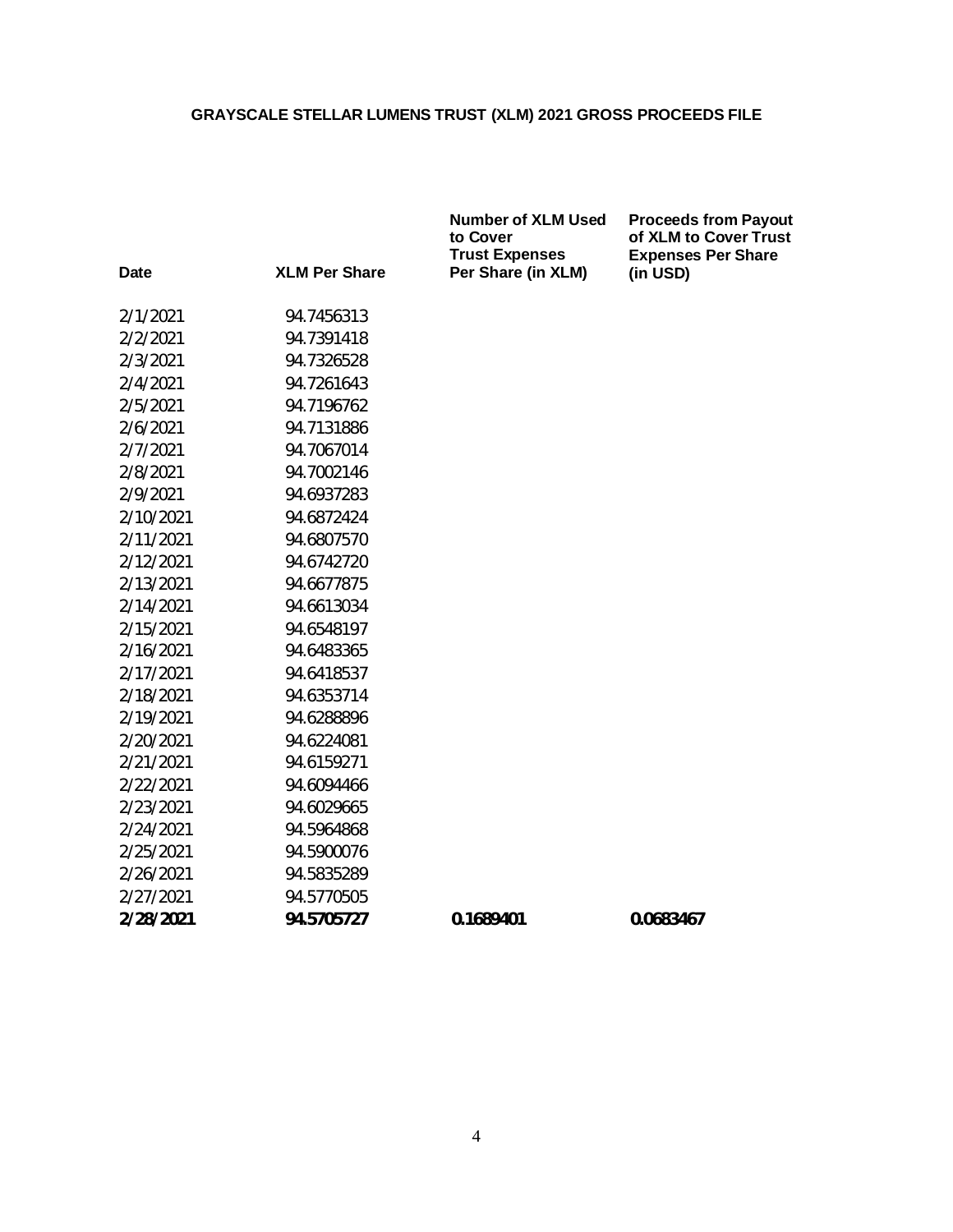**Number of XLM Used**

| Date      | <b>XLM Per Share</b> | to Cover<br><b>Trust Expenses</b><br>Per Share (in XLM) | of XLM to<br><b>Expenses</b><br>(in USD) |
|-----------|----------------------|---------------------------------------------------------|------------------------------------------|
| 3/1/2021  | 94.5640952           |                                                         |                                          |
| 3/2/2021  | 94.5576182           |                                                         |                                          |
| 3/3/2021  | 94.5511417           |                                                         |                                          |
| 3/4/2021  | 94.5446656           |                                                         |                                          |
| 3/5/2021  | 94.5381899           |                                                         |                                          |
| 3/6/2021  | 94.5317147           |                                                         |                                          |
| 3/7/2021  | 94.5252399           |                                                         |                                          |
| 3/8/2021  | 94.5187656           |                                                         |                                          |
| 3/9/2021  | 94.5122917           |                                                         |                                          |
| 3/10/2021 | 94.5058183           |                                                         |                                          |
| 3/11/2021 | 94.4993453           |                                                         |                                          |
| 3/12/2021 | 94.4928727           |                                                         |                                          |
| 3/13/2021 | 94.4864006           |                                                         |                                          |
| 3/14/2021 | 94.4799289           |                                                         |                                          |
| 3/15/2021 | 94.4734577           |                                                         |                                          |
| 3/16/2021 | 94.4669869           |                                                         |                                          |
| 3/17/2021 | 94.4605166           |                                                         |                                          |
| 3/18/2021 | 94.4540467           |                                                         |                                          |
| 3/19/2021 | 94.4475772           |                                                         |                                          |
| 3/20/2021 | 94.4411082           |                                                         |                                          |
| 3/21/2021 | 94.4346396           |                                                         |                                          |
| 3/22/2021 | 94.4281715           |                                                         |                                          |
| 3/23/2021 | 94.4217038           |                                                         |                                          |
| 3/24/2021 | 94.4152366           |                                                         |                                          |
| 3/25/2021 | 94.4087698           |                                                         |                                          |
| 3/26/2021 | 94.4023034           |                                                         |                                          |
| 3/27/2021 | 94.3958375           |                                                         |                                          |
| 3/28/2021 | 94.3893720           |                                                         |                                          |
| 3/29/2021 | 94.3829070           |                                                         |                                          |
| 3/30/2021 | 94.3764424           |                                                         |                                          |
| 3/31/2021 | 94.3699783           | 0.1949484                                               | 0.0767017                                |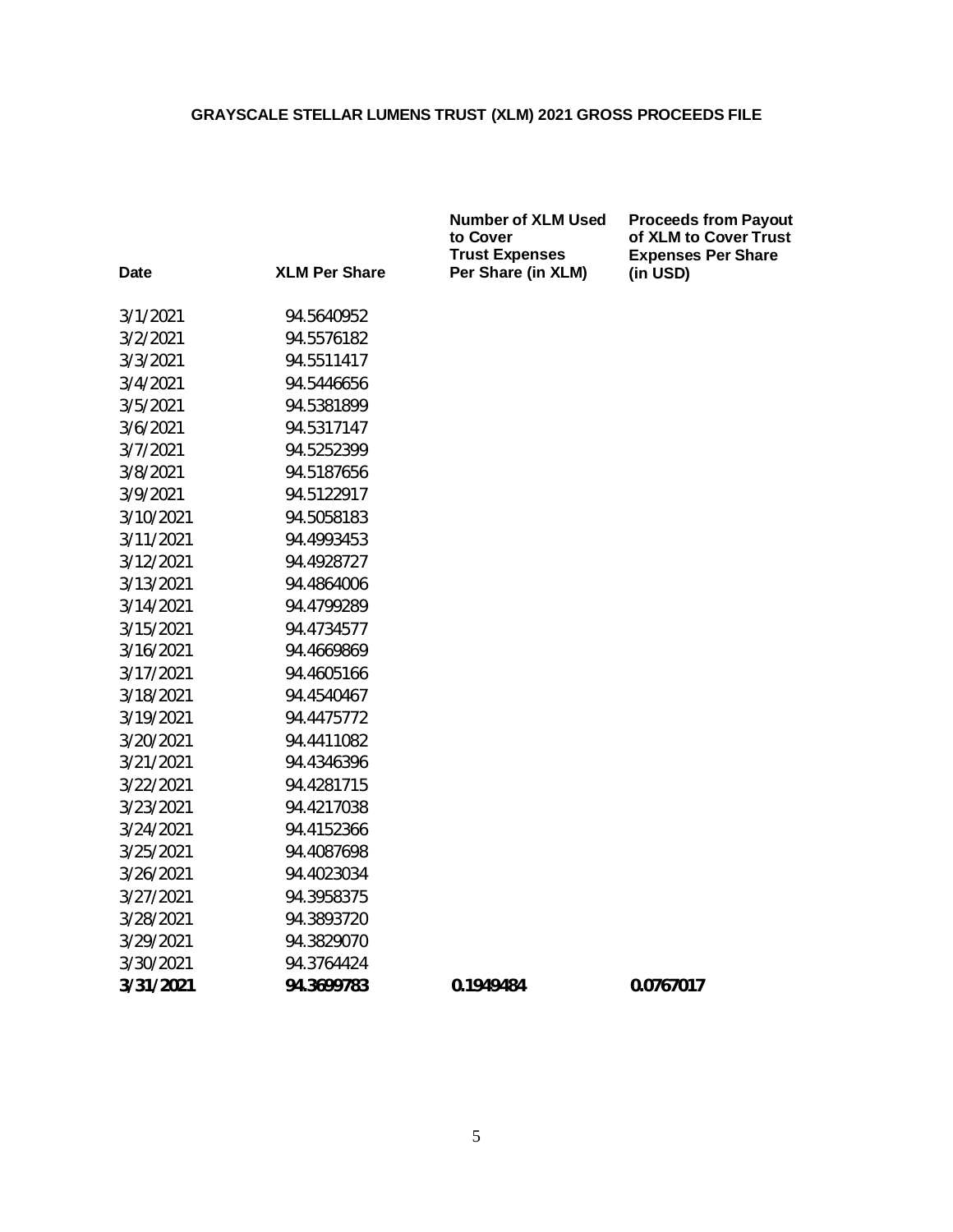**Number of XLM Used**

**Proceeds from Payout of XLM to Cover Trust Expenses Per Share**

| <b>Date</b> | <b>XLM Per Share</b> | to Cover<br><b>Trust Expenses</b><br>Per Share (in XLM) | of XLM to<br><b>Expenses</b><br>(in USD) |
|-------------|----------------------|---------------------------------------------------------|------------------------------------------|
| 4/1/2021    | 94.3635146           |                                                         |                                          |
| 4/2/2021    | 94.3570513           |                                                         |                                          |
| 4/3/2021    | 94.3505885           |                                                         |                                          |
| 4/4/2021    | 94.3441262           |                                                         |                                          |
| 4/5/2021    | 94.3376642           |                                                         |                                          |
| 4/6/2021    | 94.3312027           |                                                         |                                          |
| 4/7/2021    | 94.3247417           |                                                         |                                          |
| 4/8/2021    | 94.3182811           |                                                         |                                          |
| 4/9/2021    | 94.3118210           |                                                         |                                          |
| 4/10/2021   | 94.3053612           |                                                         |                                          |
| 4/11/2021   | 94.2989020           |                                                         |                                          |
| 4/12/2021   | 94.2924431           |                                                         |                                          |
| 4/13/2021   | 94.2859848           |                                                         |                                          |
| 4/14/2021   | 94.2795268           |                                                         |                                          |
| 4/15/2021   | 94.2730693           |                                                         |                                          |
| 4/16/2021   | 94.2666122           |                                                         |                                          |
| 4/17/2021   | 94.2601556           |                                                         |                                          |
| 4/18/2021   | 94.2536995           |                                                         |                                          |
| 4/19/2021   | 94.2472437           |                                                         |                                          |
| 4/20/2021   | 94.2407884           |                                                         |                                          |
| 4/21/2021   | 94.2343336           |                                                         |                                          |
| 4/22/2021   | 94.2278792           |                                                         |                                          |
| 4/23/2021   | 94.2214252           |                                                         |                                          |
| 4/24/2021   | 94.2149717           |                                                         |                                          |
| 4/25/2021   | 94.2085186           |                                                         |                                          |
| 4/26/2021   | 94.2020660           |                                                         |                                          |
| 4/27/2021   | 94.1956138           |                                                         |                                          |
| 4/28/2021   | 94.1891620           |                                                         |                                          |
| 4/29/2021   | 94.1827107           |                                                         |                                          |
| 4/30/2021   | 94.1762598           | 0.1928270                                               | 0.1022245                                |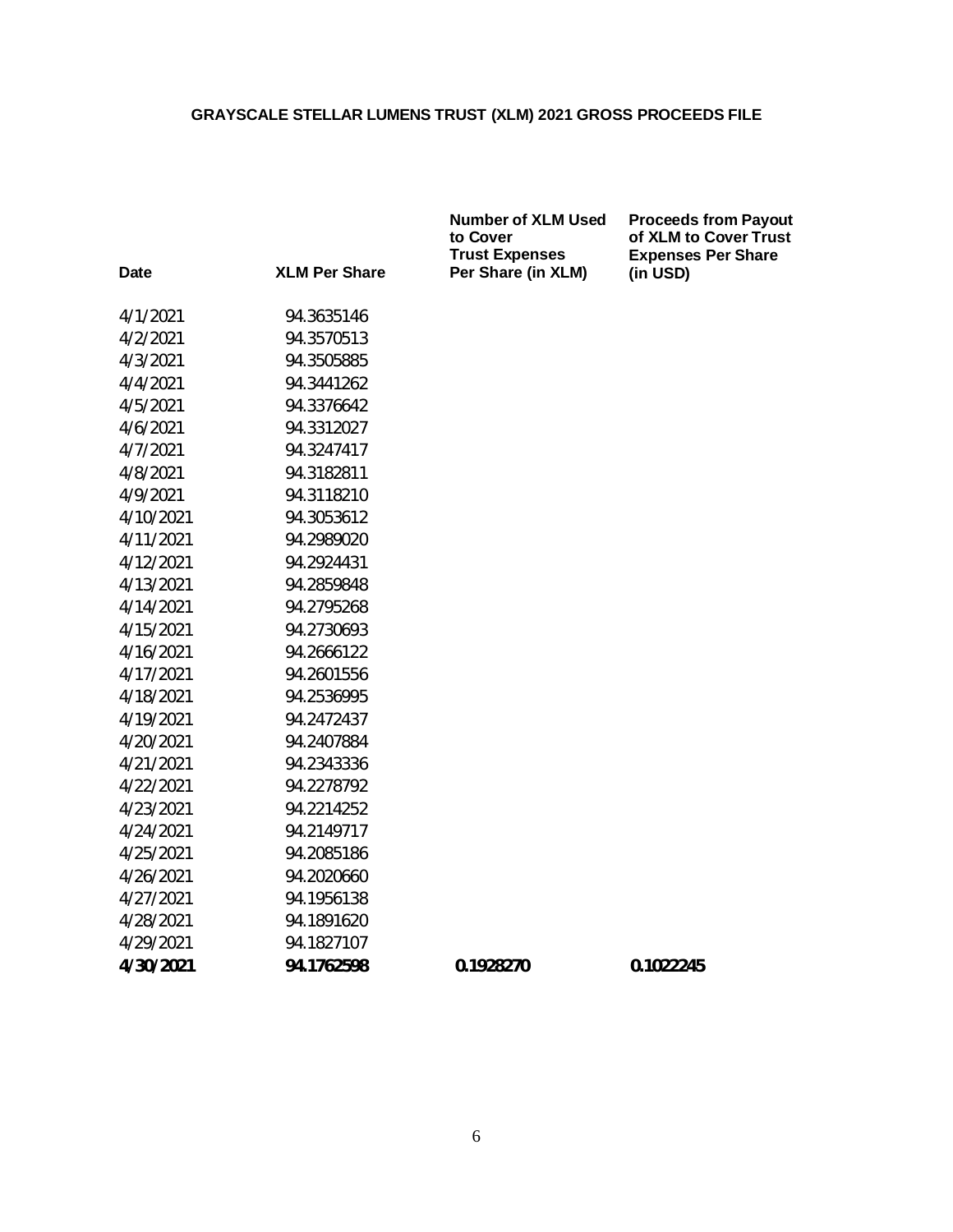| Date      | <b>XLM Per Share</b> | <b>Trust Expenses</b><br>Per Share (in XLM) | <b>Expenses</b><br>(in USD) |
|-----------|----------------------|---------------------------------------------|-----------------------------|
| 5/1/2021  | 94.1698094           |                                             |                             |
| 5/2/2021  | 94.1633594           |                                             |                             |
| 5/3/2021  | 94.1569099           |                                             |                             |
| 5/4/2021  | 94.1504608           |                                             |                             |
| 5/5/2021  | 94.1440121           |                                             |                             |
| 5/6/2021  | 94.1375639           |                                             |                             |
| 5/7/2021  | 94.1311161           |                                             |                             |
| 5/8/2021  | 94.1246688           |                                             |                             |
| 5/9/2021  | 94.1182219           |                                             |                             |
| 5/10/2021 | 94.1117754           |                                             |                             |
| 5/11/2021 | 94.1053294           |                                             |                             |
| 5/12/2021 | 94.0988838           |                                             |                             |
| 5/13/2021 | 94.0924387           |                                             |                             |
| 5/14/2021 | 94.0859940           |                                             |                             |
| 5/15/2021 | 94.0795498           |                                             |                             |
| 5/16/2021 | 94.0731060           |                                             |                             |
| 5/17/2021 | 94.0666626           |                                             |                             |
| 5/18/2021 | 94.0602197           |                                             |                             |
| 5/19/2021 | 94.0537772           |                                             |                             |
| 5/20/2021 | 94.0473352           |                                             |                             |
| 5/21/2021 | 94.0408936           |                                             |                             |
| 5/22/2021 | 94.0344524           |                                             |                             |
| 5/23/2021 | 94.0280117           |                                             |                             |
| 5/24/2021 | 94.0215714           |                                             |                             |
| 5/25/2021 | 94.0151316           |                                             |                             |
| 5/26/2021 | 94.0086922           |                                             |                             |
| 5/27/2021 | 94.0022532           |                                             |                             |
| 5/28/2021 | 93.9958147           |                                             |                             |
| 5/29/2021 | 93.9893767           |                                             |                             |
| 5/30/2021 | 93.9829390           |                                             |                             |
| 5/31/2021 | 93.9765019           | 0.1996551                                   | 0.0782401                   |

**Number of XLM Used to Cover Trust Expenses Per Share (in XLM) (in USD)**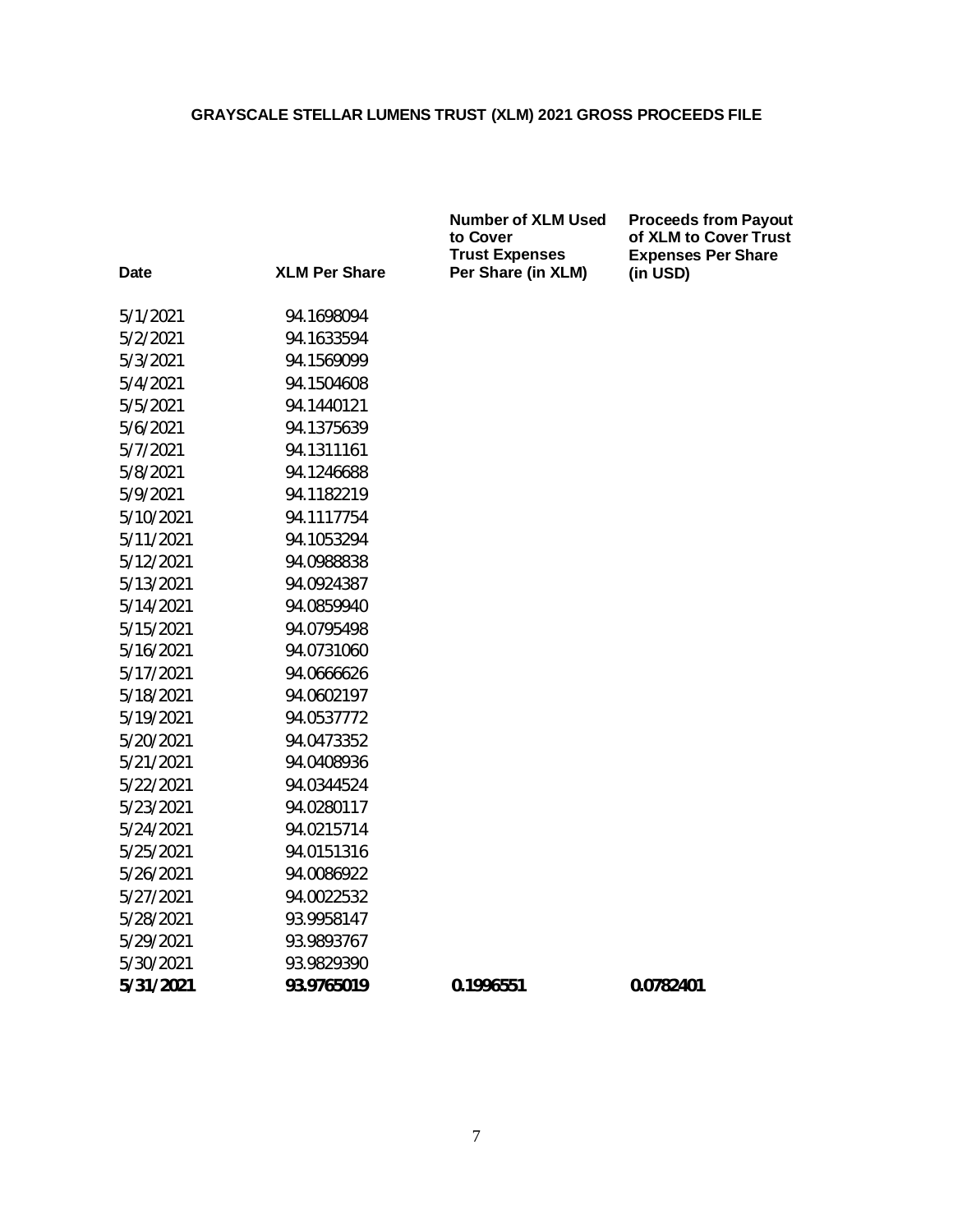|           |                      | <b>Number of XLM Used</b><br>to Cover<br><b>Trust Expenses</b> | <b>Proceeds from Payout</b><br>of XLM to Cover Trust<br><b>Expenses Per Share</b> |
|-----------|----------------------|----------------------------------------------------------------|-----------------------------------------------------------------------------------|
| Date      | <b>XLM Per Share</b> | Per Share (in XLM)                                             | (in USD)                                                                          |
| 6/1/2021  | 93.9700651           |                                                                |                                                                                   |
| 6/2/2021  | 93.9636288           |                                                                |                                                                                   |
| 6/3/2021  | 93.9571929           |                                                                |                                                                                   |
| 6/4/2021  | 93.9507575           |                                                                |                                                                                   |
| 6/5/2021  | 93.9443225           |                                                                |                                                                                   |
| 6/6/2021  | 93.9378880           |                                                                |                                                                                   |
| 6/7/2021  | 93.9314539           |                                                                |                                                                                   |
| 6/8/2021  | 93.9250202           |                                                                |                                                                                   |
| 6/9/2021  | 93.9185870           |                                                                |                                                                                   |
| 6/10/2021 | 93.9121542           |                                                                |                                                                                   |
| 6/11/2021 | 93.9057219           |                                                                |                                                                                   |
| 6/12/2021 | 93.8992900           |                                                                |                                                                                   |
| 6/13/2021 | 93.8928585           |                                                                |                                                                                   |
| 6/14/2021 | 93.8864275           |                                                                |                                                                                   |
| 6/15/2021 | 93.8799969           |                                                                |                                                                                   |
| 6/16/2021 | 93.8735668           |                                                                |                                                                                   |
| 6/17/2021 | 93.8671371           |                                                                |                                                                                   |
| 6/18/2021 | 93.8607078           |                                                                |                                                                                   |
| 6/19/2021 | 93.8542790           |                                                                |                                                                                   |
| 6/20/2021 | 93.8478506           |                                                                |                                                                                   |
| 6/21/2021 | 93.8414227           |                                                                |                                                                                   |
| 6/22/2021 | 93.8349952           |                                                                |                                                                                   |
| 6/23/2021 | 93.8285682           |                                                                |                                                                                   |
| 6/24/2021 | 93.8221415           |                                                                |                                                                                   |
| 6/25/2021 | 93.8157154           |                                                                |                                                                                   |
| 6/26/2021 | 93.8092896           |                                                                |                                                                                   |
| 6/27/2021 | 93.8028643           |                                                                |                                                                                   |
| 6/28/2021 | 93.7964395           |                                                                |                                                                                   |
| 6/29/2021 | 93.7900151           |                                                                |                                                                                   |
| 6/30/2021 | 93.7835911           | 0.1858059                                                      | 0.0518746                                                                         |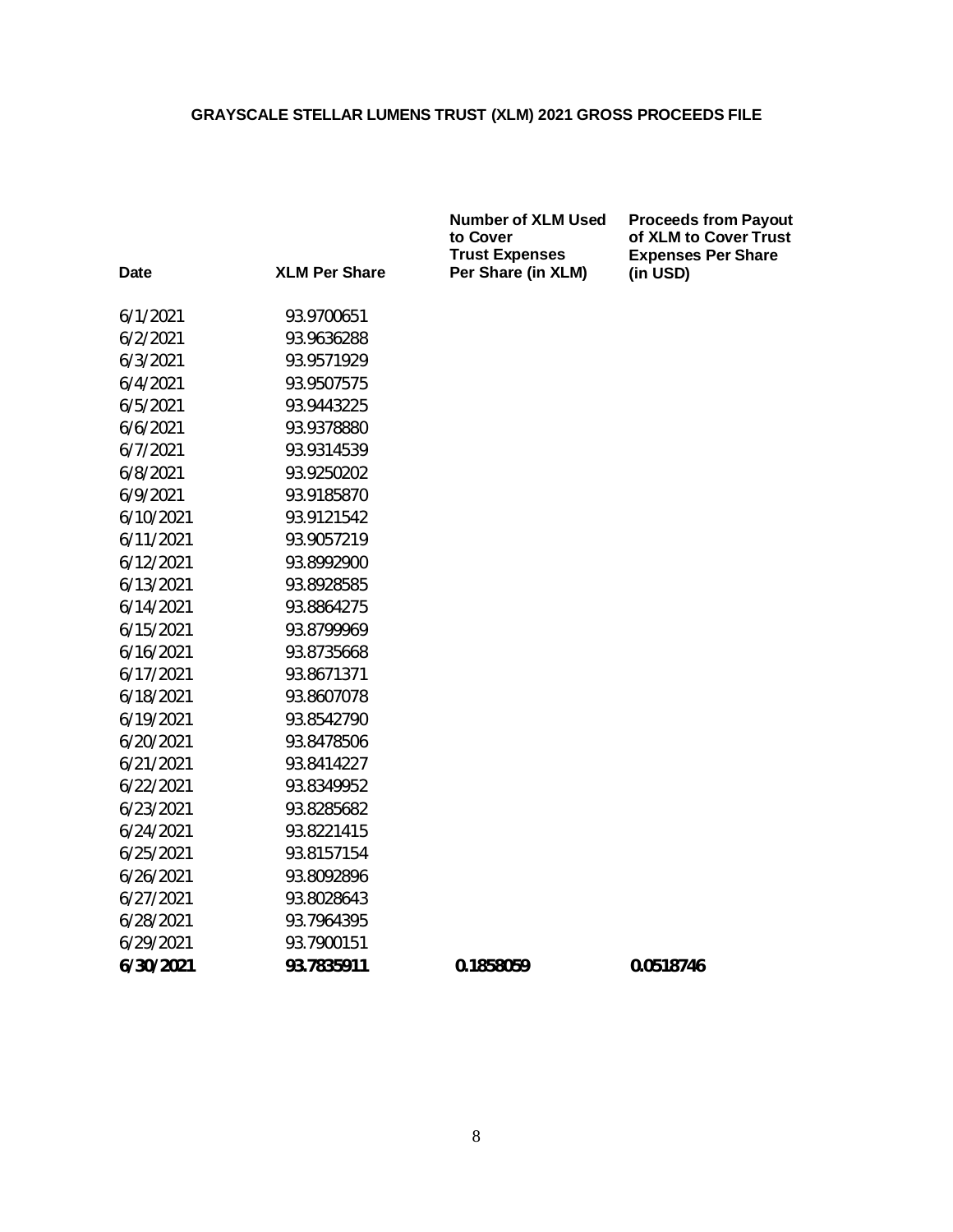| Date      | <b>XLM Per Share</b> | <b>Trust Expenses</b><br>Per Share (in XLM) | <b>Expenses</b><br>(in USD) |
|-----------|----------------------|---------------------------------------------|-----------------------------|
| 7/1/2021  | 93.7771676           |                                             |                             |
| 7/2/2021  | 93.7707445           |                                             |                             |
| 7/3/2021  | 93.7643218           |                                             |                             |
| 7/4/2021  | 93.7578996           |                                             |                             |
| 7/5/2021  | 93.7514778           |                                             |                             |
| 7/6/2021  | 93.7450565           |                                             |                             |
| 7/7/2021  | 93.7386356           |                                             |                             |
| 7/8/2021  | 93.7322152           |                                             |                             |
| 7/9/2021  | 93.7257951           |                                             |                             |
| 7/10/2021 | 93.7193756           |                                             |                             |
| 7/11/2021 | 93.7129564           |                                             |                             |
| 7/12/2021 | 93.7065377           |                                             |                             |
| 7/13/2021 | 93.7001195           |                                             |                             |
| 7/14/2021 | 93.6937017           |                                             |                             |
| 7/15/2021 | 93.6872843           |                                             |                             |
| 7/16/2021 | 93.6808673           |                                             |                             |
| 7/17/2021 | 93.6744509           |                                             |                             |
| 7/18/2021 | 93.6680348           |                                             |                             |
| 7/19/2021 | 93.6616192           |                                             |                             |
| 7/20/2021 | 93.6552040           |                                             |                             |
| 7/21/2021 | 93.6487893           |                                             |                             |
| 7/22/2021 | 93.6423750           |                                             |                             |
| 7/23/2021 | 93.6359611           |                                             |                             |
| 7/24/2021 | 93.6295477           |                                             |                             |
| 7/25/2021 | 93.6231347           |                                             |                             |
| 7/26/2021 | 93.6167221           |                                             |                             |
| 7/27/2021 | 93.6103100           |                                             |                             |
| 7/28/2021 | 93.6038984           |                                             |                             |
| 7/29/2021 | 93.5974871           |                                             |                             |
| 7/30/2021 | 93.5910764           |                                             |                             |
| 7/31/2021 | 93.5846660           | 0.1986224                                   | 0.0564010                   |

**Number of XLM Used to Cover Trust Expenses Per Share (in XLM)**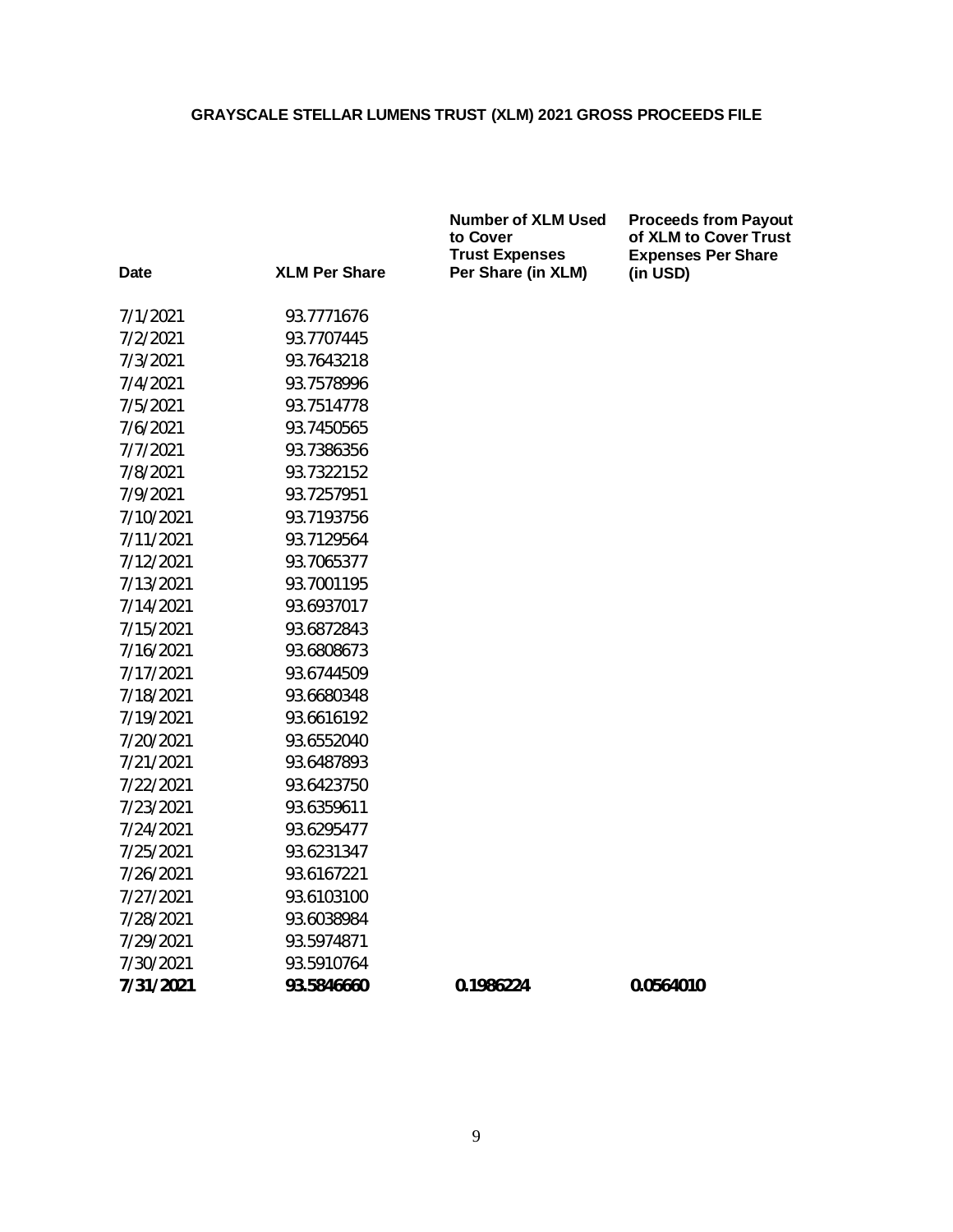| Date      | <b>XLM Per Share</b> | lu vuvel<br><b>Trust Expenses</b><br>Per Share (in XLM) | י טו ∧∟וווע<br><b>Expenses</b><br>(in USD) |
|-----------|----------------------|---------------------------------------------------------|--------------------------------------------|
| 8/1/2021  | 93.5782561           |                                                         |                                            |
| 8/2/2021  | 93.5718466           |                                                         |                                            |
| 8/3/2021  | 93.5654376           |                                                         |                                            |
| 8/4/2021  | 93.5590290           |                                                         |                                            |
| 8/5/2021  | 93.5526209           |                                                         |                                            |
| 8/6/2021  | 93.5462131           |                                                         |                                            |
| 8/7/2021  | 93.5398059           |                                                         |                                            |
| 8/8/2021  | 93.5333990           |                                                         |                                            |
| 8/9/2021  | 93.5269926           |                                                         |                                            |
| 8/10/2021 | 93.5205867           |                                                         |                                            |
| 8/11/2021 | 93.5141812           |                                                         |                                            |
| 8/12/2021 | 93.5077761           |                                                         |                                            |
| 8/13/2021 | 93.5013714           |                                                         |                                            |
| 8/14/2021 | 93.4949672           |                                                         |                                            |
| 8/15/2021 | 93.4885635           |                                                         |                                            |
| 8/16/2021 | 93.4821601           |                                                         |                                            |
| 8/17/2021 | 93.4757573           |                                                         |                                            |
| 8/18/2021 | 93.4693548           |                                                         |                                            |
| 8/19/2021 | 93.4629528           |                                                         |                                            |
| 8/20/2021 | 93.4565512           |                                                         |                                            |
| 8/21/2021 | 93.4501501           |                                                         |                                            |
| 8/22/2021 | 93.4437494           |                                                         |                                            |
| 8/23/2021 | 93.4373491           |                                                         |                                            |
| 8/24/2021 | 93.4309493           |                                                         |                                            |
| 8/25/2021 | 93.4245499           |                                                         |                                            |
| 8/26/2021 | 93.4181510           |                                                         |                                            |
| 8/27/2021 | 93.4117525           |                                                         |                                            |
| 8/28/2021 | 93.4053544           |                                                         |                                            |
| 8/29/2021 | 93.3989568           |                                                         |                                            |
| 8/30/2021 | 93.3925596           |                                                         |                                            |
| 8/31/2021 | 93.3861629           | 0.1981726                                               | 0.0688727                                  |

**Number of XLM Used to Cover Trust Expenses Per Share (in XLM)**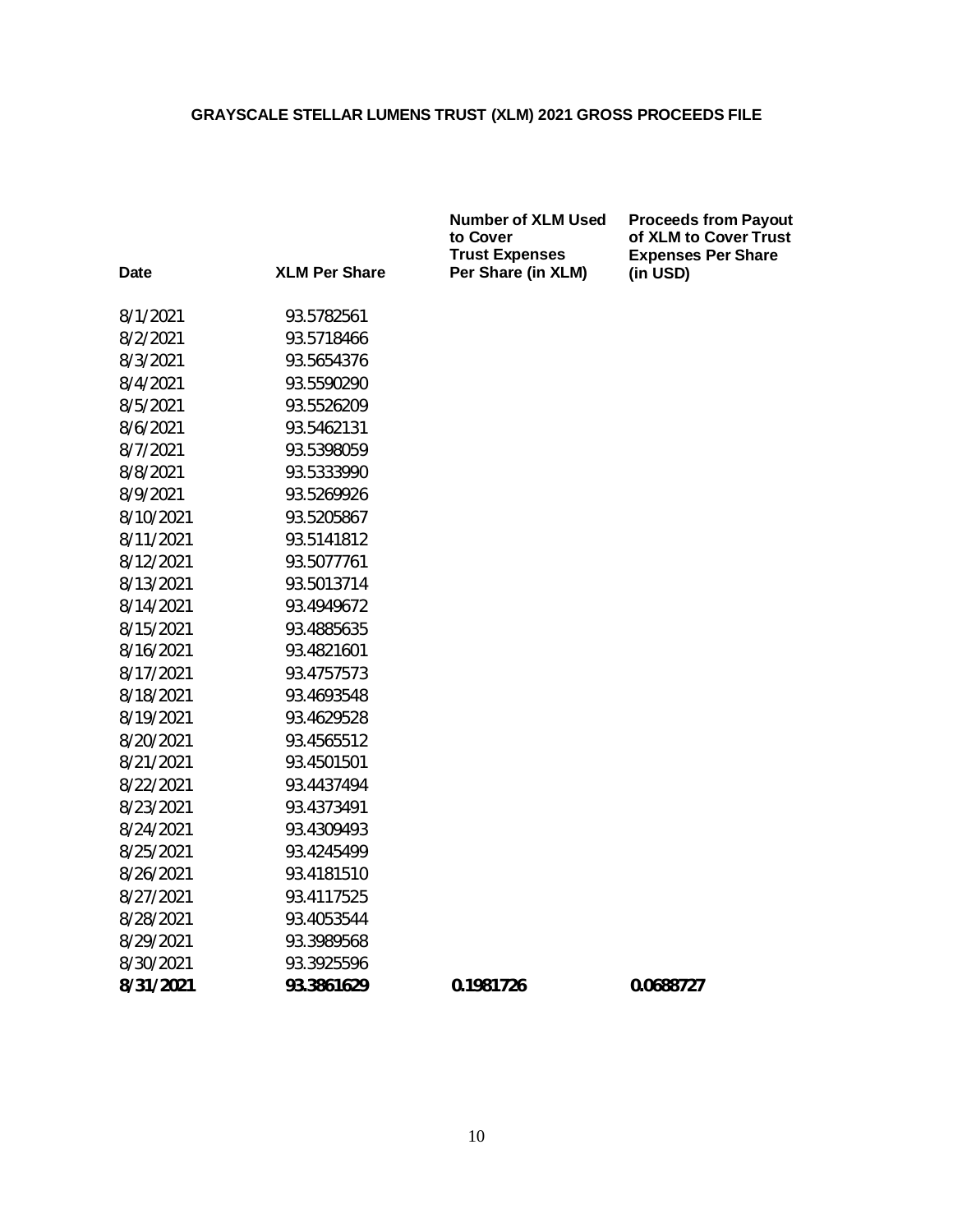|           |                      | <b>Number of XLM Used</b><br>to Cover<br><b>Trust Expenses</b> | <b>Proceeds from Payout</b><br>of XLM to Cover Trust<br><b>Expenses Per Share</b> |
|-----------|----------------------|----------------------------------------------------------------|-----------------------------------------------------------------------------------|
| Date      | <b>XLM Per Share</b> | Per Share (in XLM)                                             | (in USD)                                                                          |
| 9/1/2021  | 93.3797666           |                                                                |                                                                                   |
| 9/2/2021  | 93.3733707           |                                                                |                                                                                   |
| 9/3/2021  | 93.3669752           |                                                                |                                                                                   |
| 9/4/2021  | 93.3605802           |                                                                |                                                                                   |
| 9/5/2021  | 93.3541857           |                                                                |                                                                                   |
| 9/6/2021  | 93.3477916           |                                                                |                                                                                   |
| 9/7/2021  | 93.3413979           |                                                                |                                                                                   |
| 9/8/2021  | 93.3350046           |                                                                |                                                                                   |
| 9/9/2021  | 93.3286118           |                                                                |                                                                                   |
| 9/10/2021 | 93.3222194           |                                                                |                                                                                   |
| 9/11/2021 | 93.3158275           |                                                                |                                                                                   |
| 9/12/2021 | 93.3094360           |                                                                |                                                                                   |
| 9/13/2021 | 93.3030450           |                                                                |                                                                                   |
| 9/14/2021 | 93.2966543           |                                                                |                                                                                   |
| 9/15/2021 | 93.2902642           |                                                                |                                                                                   |
| 9/16/2021 | 93.2838744           |                                                                |                                                                                   |
| 9/17/2021 | 93.2774851           |                                                                |                                                                                   |
| 9/18/2021 | 93.2710962           |                                                                |                                                                                   |
| 9/19/2021 | 93.2647078           |                                                                |                                                                                   |
| 9/20/2021 | 93.2583198           |                                                                |                                                                                   |
| 9/21/2021 | 93.2519323           |                                                                |                                                                                   |
| 9/22/2021 | 93.2455451           |                                                                |                                                                                   |
| 9/23/2021 | 93.2391585           |                                                                |                                                                                   |
| 9/24/2021 | 93.2327722           |                                                                |                                                                                   |
| 9/25/2021 | 93.2263864           |                                                                |                                                                                   |
| 9/26/2021 | 93.2200010           |                                                                |                                                                                   |
| 9/27/2021 | 93.2136161           |                                                                |                                                                                   |
| 9/28/2021 | 93.2072316           |                                                                |                                                                                   |
| 9/29/2021 | 93.2008476           |                                                                |                                                                                   |
| 9/30/2021 | 93.1944639           | 0.1868239                                                      | 0.0518849                                                                         |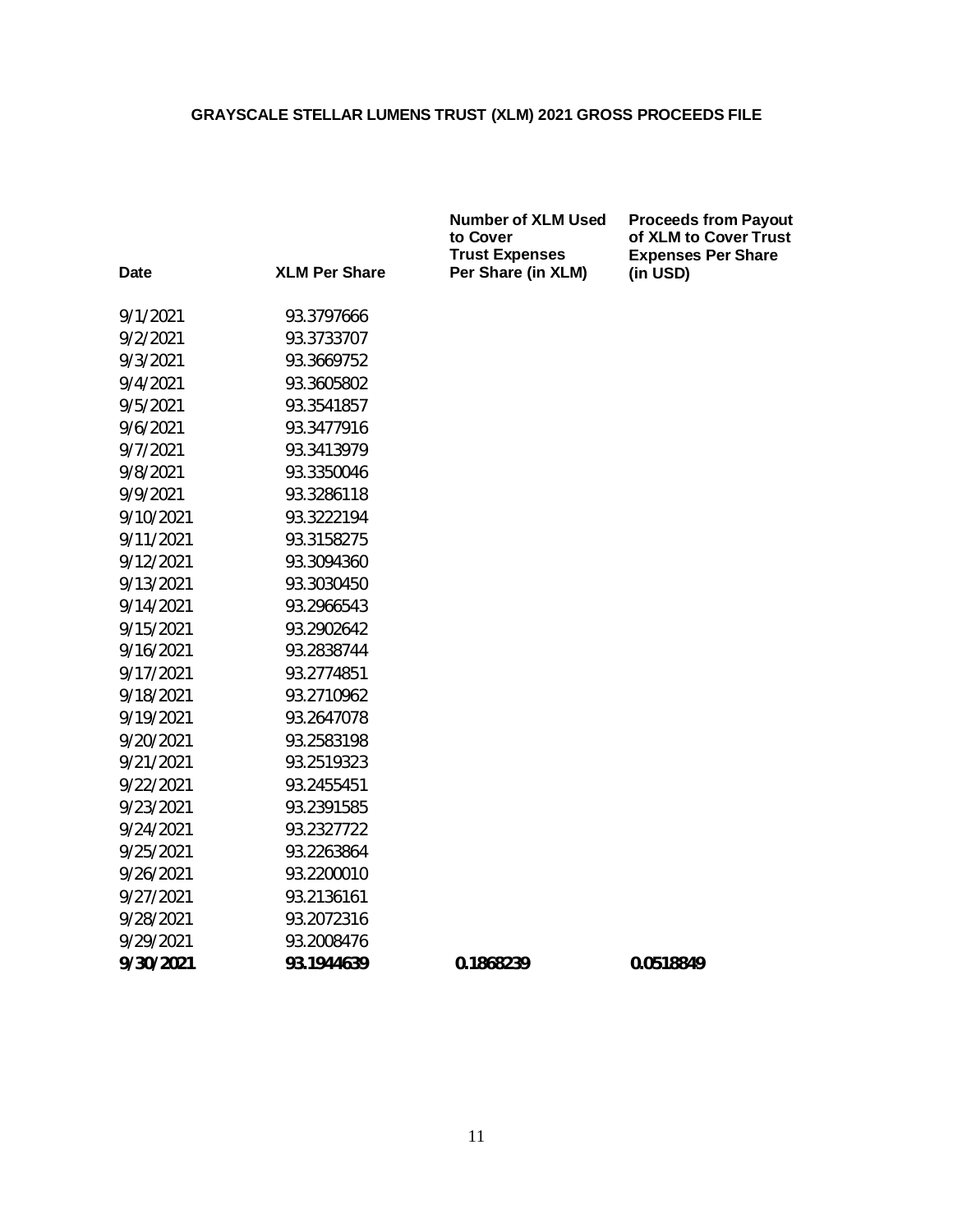| <b>Date</b> | <b>XLM Per Share</b> | <b>Trust Expenses</b><br>Per Share (in XLM) | <b>Expenses</b><br>(in USD) |
|-------------|----------------------|---------------------------------------------|-----------------------------|
| 10/1/2021   | 93.1880808           |                                             |                             |
| 10/2/2021   | 93.1816980           |                                             |                             |
| 10/3/2021   | 93.1753157           |                                             |                             |
| 10/4/2021   | 93.1689338           |                                             |                             |
| 10/5/2021   | 93.1625524           |                                             |                             |
| 10/6/2021   | 93.1561714           |                                             |                             |
| 10/7/2021   | 93.1497908           |                                             |                             |
| 10/8/2021   | 93.1434107           |                                             |                             |
| 10/9/2021   | 93.1370310           |                                             |                             |
| 10/10/2021  | 93.1306518           |                                             |                             |
| 10/11/2021  | 93.1242730           |                                             |                             |
| 10/12/2021  | 93.1178946           |                                             |                             |
| 10/13/2021  | 93.1115167           |                                             |                             |
| 10/14/2021  | 93.1051392           |                                             |                             |
| 10/15/2021  | 93.0987621           |                                             |                             |
| 10/16/2021  | 93.0923855           |                                             |                             |
| 10/17/2021  | 93.0860093           |                                             |                             |
| 10/18/2021  | 93.0796335           |                                             |                             |
| 10/19/2021  | 93.0732582           |                                             |                             |
| 10/20/2021  | 93.0668833           |                                             |                             |
| 10/21/2021  | 93.0605089           |                                             |                             |
| 10/22/2021  | 93.0541349           |                                             |                             |
| 10/23/2021  | 93.0477613           |                                             |                             |
| 10/24/2021  | 93.0413882           |                                             |                             |
| 10/25/2021  | 93.0350155           |                                             |                             |
| 10/26/2021  | 93.0286432           |                                             |                             |
| 10/27/2021  | 93.0222714           |                                             |                             |
| 10/28/2021  | 93.0159000           |                                             |                             |
| 10/29/2021  | 93.0095290           |                                             |                             |
| 10/30/2021  | 93.0031585           |                                             |                             |
| 10/31/2021  | 92.9967884           | 0.1976755                                   | 0.0730907                   |

**Number of XLM Used to Cover Trust Expenses Per Share (in XLM)**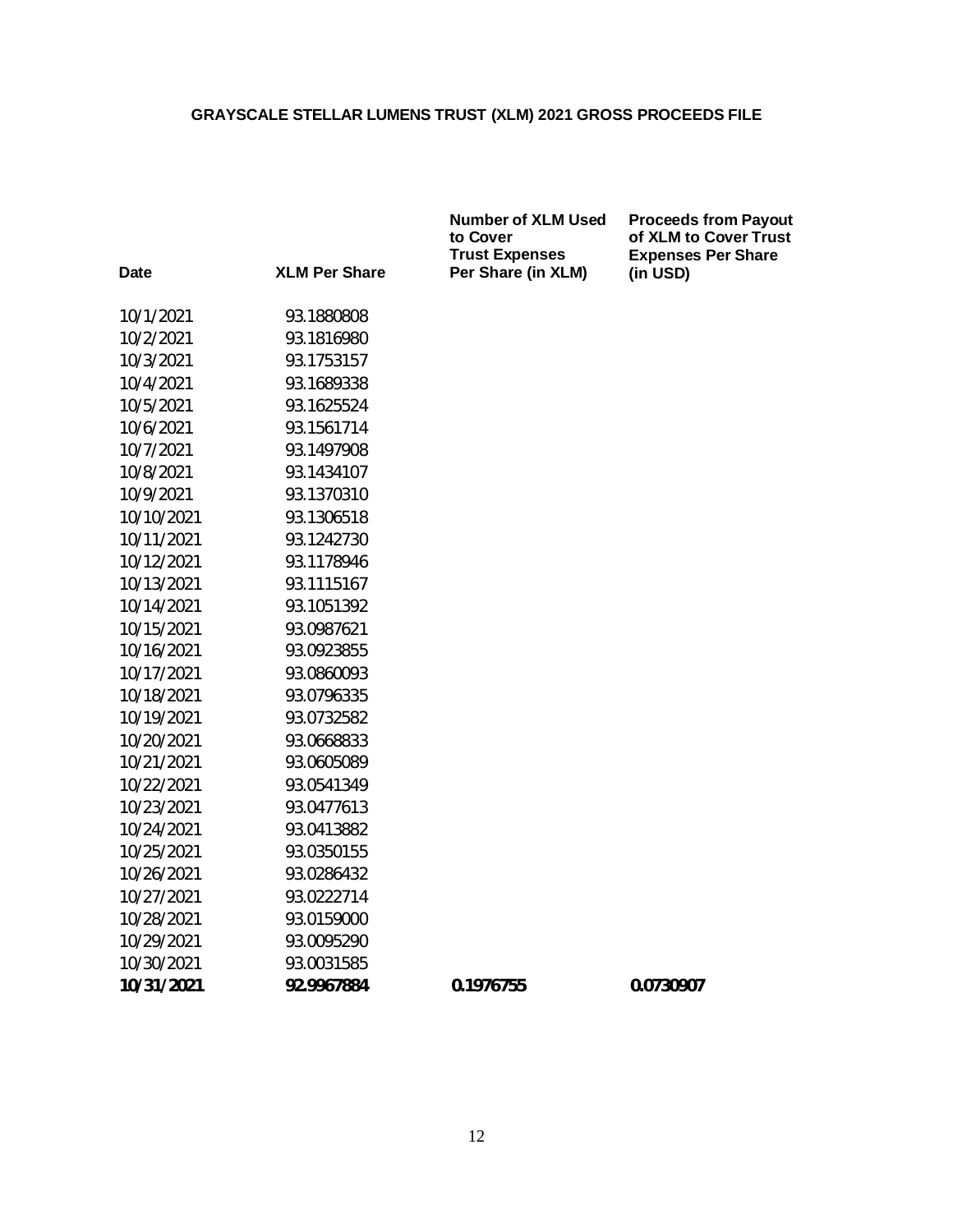**to Cover**

**Number of XLM Used**

**Proceeds from Payout of XLM to Cover Trust Expenses Per Share**

| Date       | <b>XLM Per Share</b> | ιυ σολει<br><b>Trust Expenses</b><br>Per Share (in XLM) | טו גבואו נט ק<br><b>Expenses F</b><br>(in USD) |
|------------|----------------------|---------------------------------------------------------|------------------------------------------------|
| 11/1/2021  | 92.9904188           |                                                         |                                                |
| 11/2/2021  | 92.9840496           |                                                         |                                                |
| 11/3/2021  | 92.9776808           |                                                         |                                                |
| 11/4/2021  | 92.9713125           |                                                         |                                                |
| 11/5/2021  | 92.9649446           |                                                         |                                                |
| 11/6/2021  | 92.9585771           |                                                         |                                                |
| 11/7/2021  | 92.9522101           |                                                         |                                                |
| 11/8/2021  | 92.9458435           |                                                         |                                                |
| 11/9/2021  | 92.9394774           |                                                         |                                                |
| 11/10/2021 | 92.9331116           |                                                         |                                                |
| 11/11/2021 | 92.9267464           |                                                         |                                                |
| 11/12/2021 | 92.9203815           |                                                         |                                                |
| 11/13/2021 | 92.9140171           |                                                         |                                                |
| 11/14/2021 | 92.9076531           |                                                         |                                                |
| 11/15/2021 | 92.9012896           |                                                         |                                                |
| 11/16/2021 | 92.8949265           |                                                         |                                                |
| 11/17/2021 | 92.8885638           |                                                         |                                                |
| 11/18/2021 | 92.8822016           |                                                         |                                                |
| 11/19/2021 | 92.8758398           |                                                         |                                                |
| 11/20/2021 | 92.8694784           |                                                         |                                                |
| 11/21/2021 | 92.8631175           |                                                         |                                                |
| 11/22/2021 | 92.8567570           |                                                         |                                                |
| 11/23/2021 | 92.8503970           |                                                         |                                                |
| 11/24/2021 | 92.8440374           |                                                         |                                                |
| 11/25/2021 | 92.8376782           |                                                         |                                                |
| 11/26/2021 | 92.8313194           |                                                         |                                                |
| 11/27/2021 | 92.8249611           |                                                         |                                                |
| 11/28/2021 | 92.8186033           |                                                         |                                                |
| 11/29/2021 | 92.8122458           |                                                         |                                                |
| 11/30/2021 | 92.8058888           | 0.1908996                                               | 0.0651397                                      |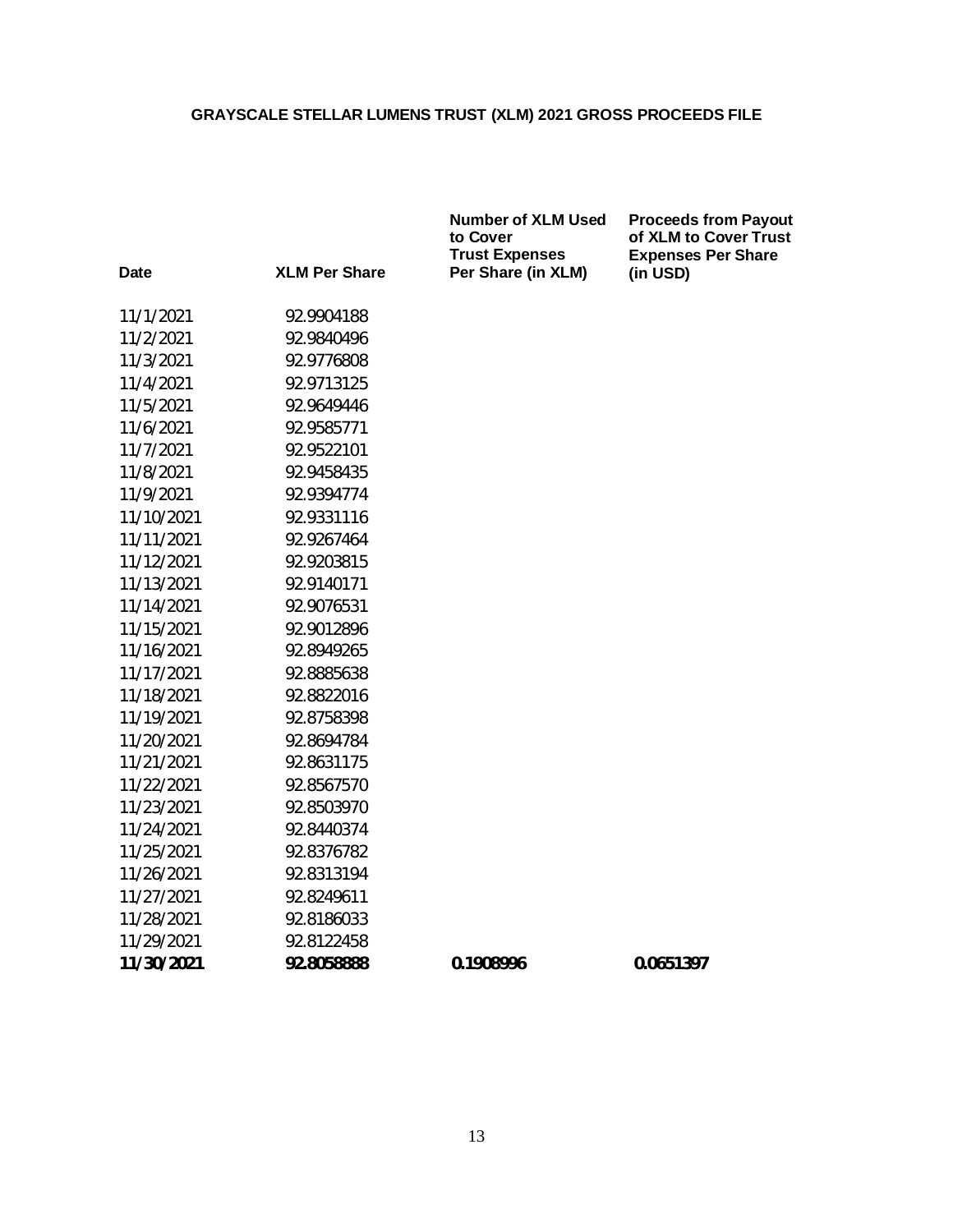|              |                      | <b>Number of XLM Used</b><br>to Cover<br><b>Trust Expenses</b> | <b>Proceeds from Payout</b><br>of XLM to Cover Trust<br><b>Expenses Per Share</b> |
|--------------|----------------------|----------------------------------------------------------------|-----------------------------------------------------------------------------------|
| Date         | <b>XLM Per Share</b> | Per Share (in XLM)                                             | (in USD)                                                                          |
| 12/1/2021    | 92.7995322           |                                                                |                                                                                   |
| 12/2/2021    | 92.7931761           |                                                                |                                                                                   |
| 12/3/2021    | 92.7868204           |                                                                |                                                                                   |
| 12/4/2021    | 92.7804652           |                                                                |                                                                                   |
| 12/5/2021    | 92.7741103           |                                                                |                                                                                   |
| 12/6/2021    | 92.7677559           |                                                                |                                                                                   |
| 12/7/2021    | 92.7614020           |                                                                |                                                                                   |
| 12/8/2021    | 92.7550485           |                                                                |                                                                                   |
| 12/9/2021    | 92.7486954           |                                                                |                                                                                   |
| 12/10/2021   | 92.7423427           |                                                                |                                                                                   |
| 12/11/2021   | 92.7359905           |                                                                |                                                                                   |
| 12/12/2021   | 92.7296387           |                                                                |                                                                                   |
| 12/13/2021   | 92.7232874           |                                                                |                                                                                   |
| 12/14/2021   | 92.7169365           |                                                                |                                                                                   |
| 12/15/2021   | 92.7105860           |                                                                |                                                                                   |
| 12/16/2021   | 92.7042360           |                                                                |                                                                                   |
| 12/17/2021   | 92.6978864           |                                                                |                                                                                   |
| 12/18/2021   | 92.6915372           |                                                                |                                                                                   |
| 12/19/2021   | 92.6851885           |                                                                |                                                                                   |
| 12/20/2021   | 92.6788402           |                                                                |                                                                                   |
| 12/21/2021   | 92.6724923           |                                                                |                                                                                   |
| 12/22/2021   | 92.6661449           |                                                                |                                                                                   |
| 12/23/2021   | 92.6597979           |                                                                |                                                                                   |
| 12/24/2021   | 92.6534513           |                                                                |                                                                                   |
| 12/25/2021   | 92.6471052           |                                                                |                                                                                   |
| 12/26/2021   | 92.6407595           |                                                                |                                                                                   |
| 12/27/2021   | 92.6344142           |                                                                |                                                                                   |
| 12/28/2021   | 92.6280694           |                                                                |                                                                                   |
| 12/29/2021   | 92.6217250           |                                                                |                                                                                   |
| 12/30/2021   | 92.6153811           |                                                                |                                                                                   |
| 12/31/2021   | 92.6090375           | 0.1968513                                                      | 0.0511341                                                                         |
| <b>TOTAL</b> |                      | 2.2626768                                                      | 0.7894164                                                                         |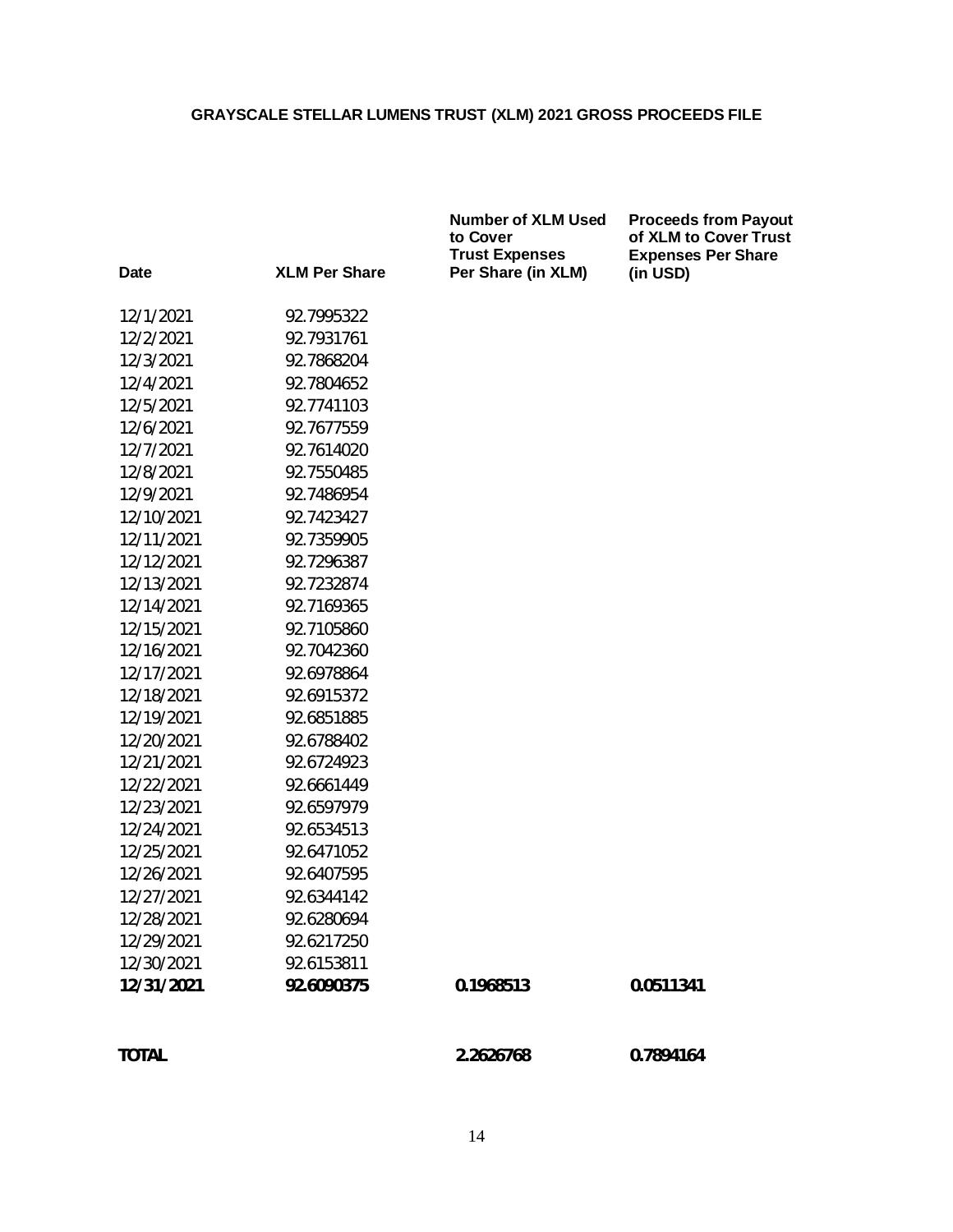**Grayscale Stellar Lumens Trust (XLM) Gross Proceeds and Expense Files show XLM tokens per share owned in the Trust, as well as XLM tokens paid out, proceeds, and expenses per share in the Trust. You can use this information to calculate your share of Trust expenses, and your gain or loss on sale of XLM tokens to pay such expenses.**

**The Trust holds no assets other than XLM tokens. Accordingly, when expenses are incurred, Trust assets (i.e., XLM tokens) are sold to cover the expenses. The following example illustrates the tax consequences to the Shareholder. In Step 1, we discuss how a Shareholder would determine his or her stake in the Trust (i.e., how many XLM tokens they own). In Step 2, we discuss how much of his or her stake is sold throughout the year to cover expenses (and how many XLM tokens they still own). In Step 3, we determine the Shareholder's basis in the XLM tokens sold by the Trust. Gain or loss from this sale is determined in relation to the basis of the assets sold. In Step 4, we determine the gain or loss from the sale of the assets and where the gain or loss is reported on the Shareholder's tax return. In Step 5, we calculate the Shareholder's portion of the Trust's expenses. In Step 6, we determine the Shareholder's new balance of XLM tokens at the end of the year and his or her new cost basis in those XLM tokens.**

**The following example is for illustrative purposes only and is not intended to be construed as tax advice. Shareholders should consult a tax professional in the use of their information on their respective tax returns.**

**Example: Shareholder XYZ purchases 20,000 Trust shares on 2/10/2021 at a price of \$38.78 per share for a total purchase price of \$775,600. Shareholder XYZ had no other purchases or sales of Trust shares during 2021 and held the shares for the remainder of 2021.**

#### **Step 1: Identify the shareholder's pro rata ownership of Stellar Lumens.**

Locate the Stellar Lumens Per Share amount on Shareholder XYZ's purchase date of 2/10/2021 in the gross proceeds file. In this example the number is 94.6872424. This represents the number of XLM tokens per share on that date.

For Shareholder XYZ, the total amount of XLM tokens owned for its 2/10/2021 purchase is 1,893,744.8480000 (94.6872424 per share multiplied by 20,000 shares purchased on 2/10/2021). Note: This step should be completed for each date on which Trust shares were purchased.

#### **Step 2: Calculate the Stellar Lumens paid out from Shareholder XYZ's account during 2021 to pay expenses**

The XLM tokens paid out per share during 2021 includes the cumulative amounts of all XLM token payouts for the period which includes the day after the purchase date of 2/10/2021 through the day before payout date.

During 2021, the amount of XLM tokens paid out after the 2/10/2021 purchase date is 2.0508861 per share. This is determined by taking the total amount of XLM tokens per share paid out in 2021 (2.2626768) and subtracting the amount of XLM tokens paid out prior to the purchase (0.1514550 from January plus 0.0603358 (10/28 multiplied by 0.1689401 from February 2021)). Then multiply this number (2.0508861) by the number of shares owned (20,000) for a total of 41,017.7210000 XLM tokens paid to cover trust expenses.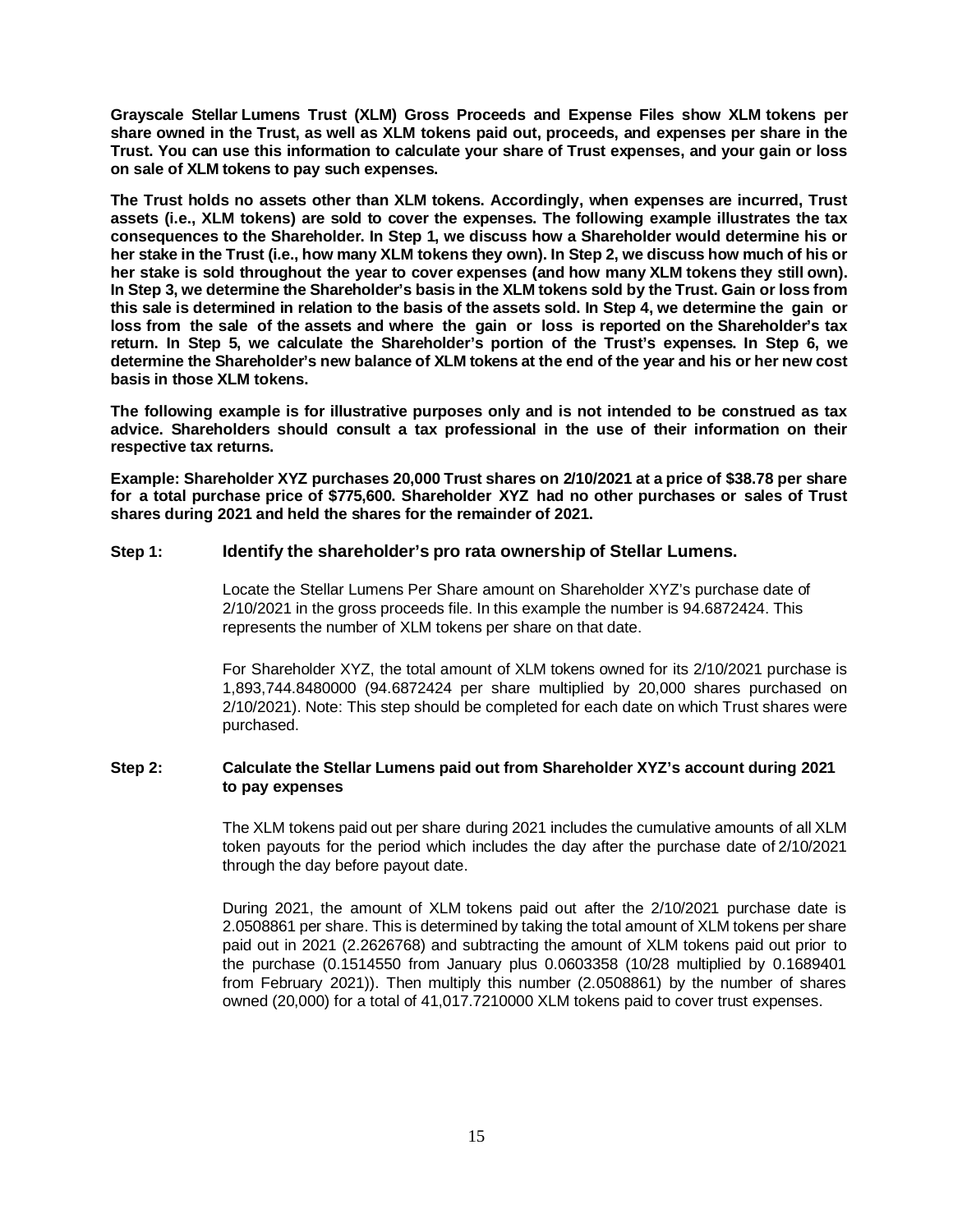#### **Step 3: Calculate Shareholder's cost basis in Stellar Lumens paid out from Shareholder's account**

| Total XLM token payout (Step 2) | 41,017.7210000    |           |
|---------------------------------|-------------------|-----------|
| XLM tokens acquired (Step 1)    | 1.893.744.8480000 | \$775.600 |
| Cost basis of XLM token payout  | \$16,799.17       |           |

#### **Step 4: Calculate Shareholder's gain or loss on Stellar Lumens payout for each lot purchased**

Identify all proceeds per share received by the Trust after Shareholder XYZ's 2/10/2021 purchase date. During 2021, periodic payouts for the period 2/11/2021 through 12/31/2021 generated proceeds per share of \$0.7195012 (total proceeds of payout of XLM tokens for the year, \$0.7894164, less \$0.0699152, which is the proceeds of payouts made prior to purchase [\$0.0455057 from January] plus \$0.0244095 from the first ten days in February). Therefore, Shareholder XYZ's gain or loss is determined as follows:

| Total Proceeds: \$0.7195012 per share X 20,000 shares  | \$. | 14.390.02  |
|--------------------------------------------------------|-----|------------|
| Less: Total cost basis of XLM tokens payout (Step 3)   |     | 16.799.17  |
| Total Reportable Gain/(Loss)                           |     | (2,409.15) |
| (To be reported on Shareholder's Form 1040 Schedule D) |     |            |

#### **Step 5: Calculate Shareholder's investment expenses**

Identify all expenses per share paid by the Trust after Shareholder XYZ's 2/10/2021 purchase date. During 2021, the expenses were paid periodically and for the period of 2/11/2021 through 12/31/2021 amounted to \$0.7195012 per share. Therefore, Shareholder XYZ's expenses are as follows:

| Total Expenses Per Share (Step 4) | 0.7195012 |
|-----------------------------------|-----------|
| <b>Total Shares</b>               | 20,000    |
| <b>Total Expense</b>              | 14.390.02 |

#### **Step 6: Calculate Shareholder's Adjusted Stellar Lumen tokens Held and Cost Basis**

| XLM tokens Purchased on 2/10/2021 (Step 1)          |                   | 1,893,744.8480000 |
|-----------------------------------------------------|-------------------|-------------------|
| Less: XLM token payout during 2021 (Step 2)         |                   | 41,017.7210000    |
| Adjusted Shareholder's XLM tokens at 12/31/2021     | 1.852.727.1270000 |                   |
| Original Purchase Cost on 2/10/2021                 | \$.               | 775.600.00        |
| Less: Cost of XLM token payout during 2021 (Step 3) |                   | 16.799.17         |
| Adjusted Shareholder's basis at 12/31/2021          |                   | <u>758,800.83</u> |